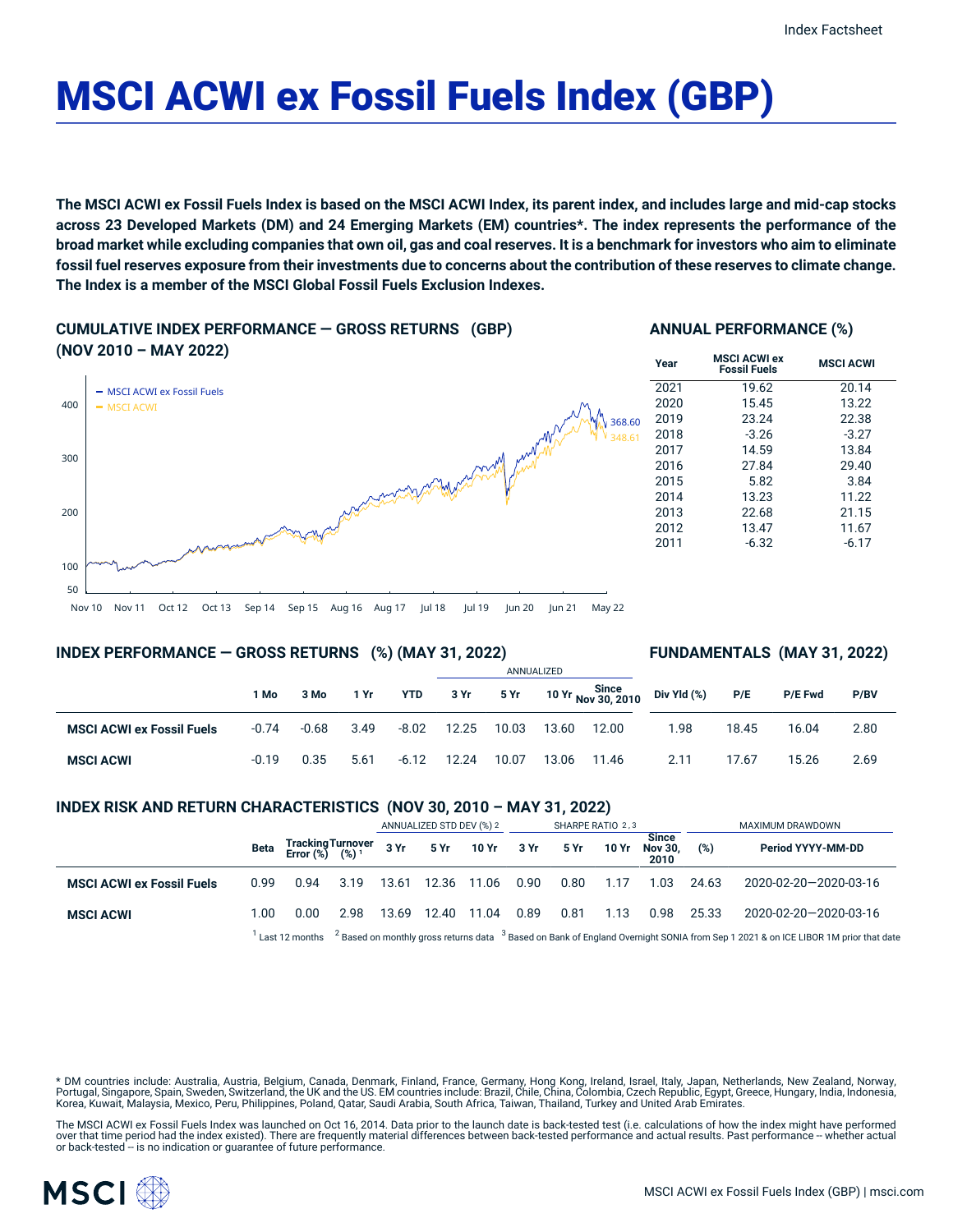#### **INDEX CHARACTERISTICS**

|                     | <b>MSCI ACWI ex</b><br><b>Fossil Fuels</b> | <b>MSCI ACWI</b> |  |  |  |  |  |
|---------------------|--------------------------------------------|------------------|--|--|--|--|--|
| <b>Number of</b>    | 2.792                                      | 2.933            |  |  |  |  |  |
| <b>Constituents</b> |                                            |                  |  |  |  |  |  |
|                     | Weight $(*)$                               |                  |  |  |  |  |  |
| <b>Largest</b>      | 4.32                                       | 4.02             |  |  |  |  |  |
| <b>Smallest</b>     | 0.00                                       | 0.00             |  |  |  |  |  |
| Average             | 0.04                                       | 0.03             |  |  |  |  |  |
| <b>Median</b>       | 0.01                                       | 0.01             |  |  |  |  |  |

#### **TOP 10 CONSTITUENTS**

|                          | Country | Index<br>Wt. (%) | Parent<br>Index<br>$Wt.$ $(\%)$ | <b>Sector</b>      |
|--------------------------|---------|------------------|---------------------------------|--------------------|
| <b>APPLE</b>             | US      | 4.32             | 4.02                            | Info Tech          |
| MICROSOFT CORP           | US      | 3.43             | 3.19                            | Info Tech          |
| AMAZON.COM               | US      | 1.94             | 1.81                            | <b>Cons Discr</b>  |
| ALPHABET A               | US      | 1.21             | 1.13                            | <b>Comm Srvcs</b>  |
| ALPHABET C               | US      | 1.15             | 1.07                            | <b>Comm Srvcs</b>  |
| TESLA                    | US      | 1.14             | 1.07                            | <b>Cons Discr</b>  |
| TAIWAN SEMICONDUCTOR MFG | TW      | 0.84             | 0.78                            | Info Tech          |
| JOHNSON & JOHNSON        | US      | 0.84             | 0.78                            | <b>Health Care</b> |
| UNITEDHEALTH GROUP       | US      | 0.83             | 0.77                            | Health Care        |
| NVIDIA                   | US      | 0.83             | 0.77                            | Info Tech          |
| Total                    |         | 16.53            | 15.38                           |                    |
|                          |         |                  |                                 |                    |

### **FACTORS - KEY EXPOSURES THAT DRIVE RISK AND RETURN MSCI FACTOR BOX**



#### **SECTOR WEIGHTS**



### **MSCI FaCS**



Neutral factor exposure (FaCS = 0) represents MSCI ACWI IMI.

# 3.37% 3.62% 5.55%

**COUNTRY WEIGHTS**

61.51%

● United States 61.51% ● Japan 5.55% ● China 3.62% ● United Kingdom 3.37% ● Canada 2.98% ● Other 22.99%

# **MSCI**<sup></sup>

2.98% 22.99%